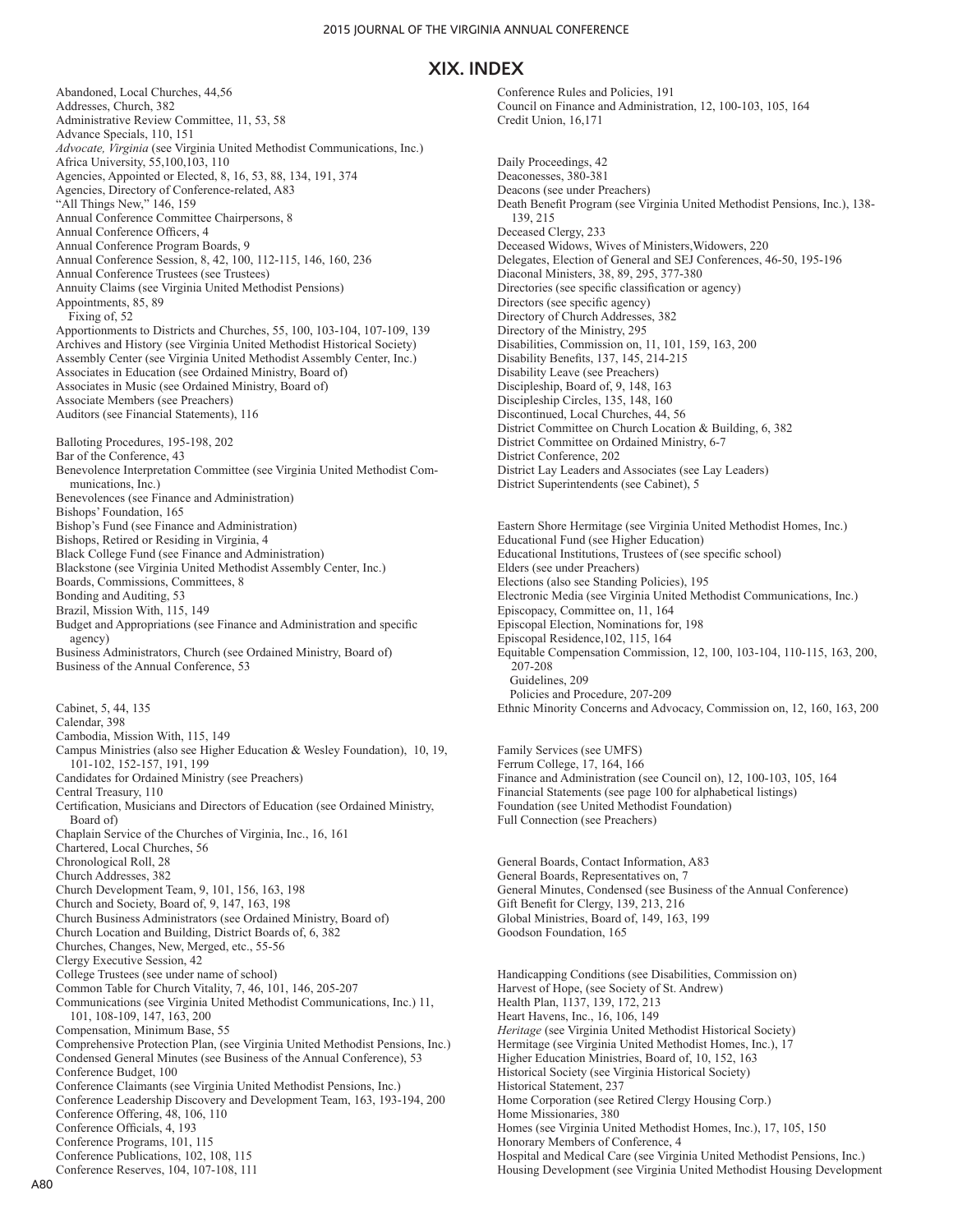Corp.) Initiatives of Hope, 149 Insurance (see Virginia United Methodist Pensions, Inc.) Investigation, Committee on, 84, 201 Investment Policy, 211

Journal of Proceedings (see Daily Proceedings)

Laity, Board of, 10, 158, 199 Laity, Directories of, 20, 374 Laity, Executive Session, 42 Lay Leaders, 6, 54, 158 Leadership Discovery and Development Team, Conference (see Conference Leadership Discovery and Development Team) Leave of Absence (see Preachers and Diaconal Ministers) License Studies Complete (see Preachers) Local Pastors (see Preachers) Located (see Preachers)

Mary Washington, Campus Christian Community, 153 Membership of Conference, 191 Memoirs, 219 Memoirs, Committee on, 8 Memorial Service (A Service of Remembrance), 45 Merged, Local Churches, 56 Methodist Center, back cover Minimum Standards for Parsonages, 209 Minimum Salary, 55, 208-209 Ministerial Support Services (see Virginia United Methodist Pensions, Inc.) Ministers (see Preachers) Ministers' Supplemental Benefits (see Virginia United Methodist Pensions, Inc.) Ministries, Council on, (see Connectional Ministries) Ministry, Board of Diaconal, (see Ordained Ministry, Board of) Ministry, Board of Ordained, (see Ordained Ministry, Board of) Ministry, Directory of, 295 Minority, Ethnic, Commission on, (see Ethnic Minority) Minutes, Committee on, 8, 201 Minutes, Condensed General (see Business of the Annual Conference) Minutes (see Daily Proceedings) Mission Encounter, 149 Missional Ministries Board, 10, 199 Mission Personnel, Conference Committee on, 149 Missionaries, 381 Moving Expenses, 108,207 Moving, Policy, 211 Mozambique, Mission with, 115, 151

Nonprofit Housing (see Virginia United Methodist Housing Development Corp.) Nominations, 163, 193-202 Northern Virginia Hermitage (see Virginia United Methodist Homes, Inc.), 17 Numbering of Conference Sessions, 237

Offerings, Special, 48, 106, 146 Officials, Conference, 4 Office Building, cover Officers, Boards, etc., 8 Officers of the Conference, 4 Old Stone Church Foundation, 13, 136 Ordained Ministry, Board of, 14, 102, 113-114, 165, 201 Ordained Ministry, District Committee on, 6 Ordering of Ministry, Service of, 51 Organized, Local Churches, 55

Pace Center for Campus & Community Ministry at VCU, 156 Parsonage Standards, Minimum, 209 Pastoral Records, 241 Pell Foundation, Inc., 17 Pensions (see Virginia United Methodist Pensions, Inc.) Plan of Organization and Standing Rules, Committee on (See Rules Committee) Plenary Sessions, of Annual Conference, 42 Policies, Standing and Procedures, 191

Policy at the Time of Change of Pastors, 211 Policy for Protection of Children, Youth and Vulnerable Adults, 216 Preachers: Affiliate, 67-68, 81-82, 191 Appointed to Attend School, 81-82, 88 Appointed Beyond Local Church, 81-82, 85-86 Appointed in Other Conferences, 66-67, 70 Appointments, 85, 89 Associate Members, 36-37, 55, 68, 74-76, 80-82, 85-87, 191 Candidates, 58-59, 82-83 Certified in Specialized Ministry, 82-84, 165 Changes Since Last Session, 86-87 Chronological Roll, 28 Courtesy to Other Conferences, 72 Deacons in Full Connection, 38-39, 241 Deceased, 74-75, 233 Directory of, 295 Discontinued, 56-57, 60, 66, 71-72, 80 Elders, 28, 68-76, 81-82, 87-88 Executive Session, 42 Extension Ministries, 99 Full Connection, 28, 70-71, 77-80, 81-82, 85-87 Honorable Location, 72-73 Interim, 86 Leave of Absence, 75-76, 81-82 Less than Full-time, 85-86 Local Pastors, 39-41, 55, 60-66, 70, 72-73, 75, 80-82, 86-87, 89 Medical Leave, 76 Memoirs, 219 Number of, 81-82 Orders Recognized, 70 Other Denominations, Approved for Appointment, 66-67 Pastoral Records, 241 Probationary Members, 89, 241, 295 Provisional Members, 28, 37, 66-67, 74, 55-56 Readmitted, 71-72 Reinstated, 66 Received from Other Christian Denominations, 66-67, 70 Retired, 20, 28, 73, 77-82, 85, 89 Rolls, 20 Sabbatical Leave, 75-76 Service Years, 28-40 Suspended, 74 Termination of Conference Relationship, 72 Transferred, 57, 70-72, 84 Preachers' Relief Society, 170, 201 Probationary Members (see Preachers) Proceedings, Daily, 42 Program Proposals (See Connectional Ministries) Property Transfers (see Trustees) Purpose of the Annual Conference, 191

Randolph-Macon Academy, 18, 166 Randolph-Macon College, 18, 167 Randolph College, 18, 166 Readmitted (see Preachers) Regional Boards (see Virginia United Methodist Homes, Inc.) Religion and Race, Commission on, 160, 163 Remembrance, Service of, 45 Reports of Boards and Committees (also see specific agency), 134 Representatives on General Boards, 7 Resolutions, Committee on, 8 Resolutions (see also Section V), 174 Retired Bishops, 4 Retired Clergy Housing Corp. of the Virginia Conference, 14, 170 Retirement (see Virginia United Methodist Pensions, Inc.) Roll, Chronological, 28 Rolls of Conference Members, 20 Rules Committee, 15, 134, 196, 202 Rules, Standing, 196 Rules of Order and Parliamentary Procedure, 202 Sabbatical Leave (see Preachers) Salaries: District Superintendents, 99, 102, 106 Minimum, 55, 208-209 Pastors' (see Statistical Tables) Schools (see Educational Institutions) Secretaries, Conference, 43, 171, 192 Sessions of the Virginia Conference, 237 Shenandoah University, 18, 168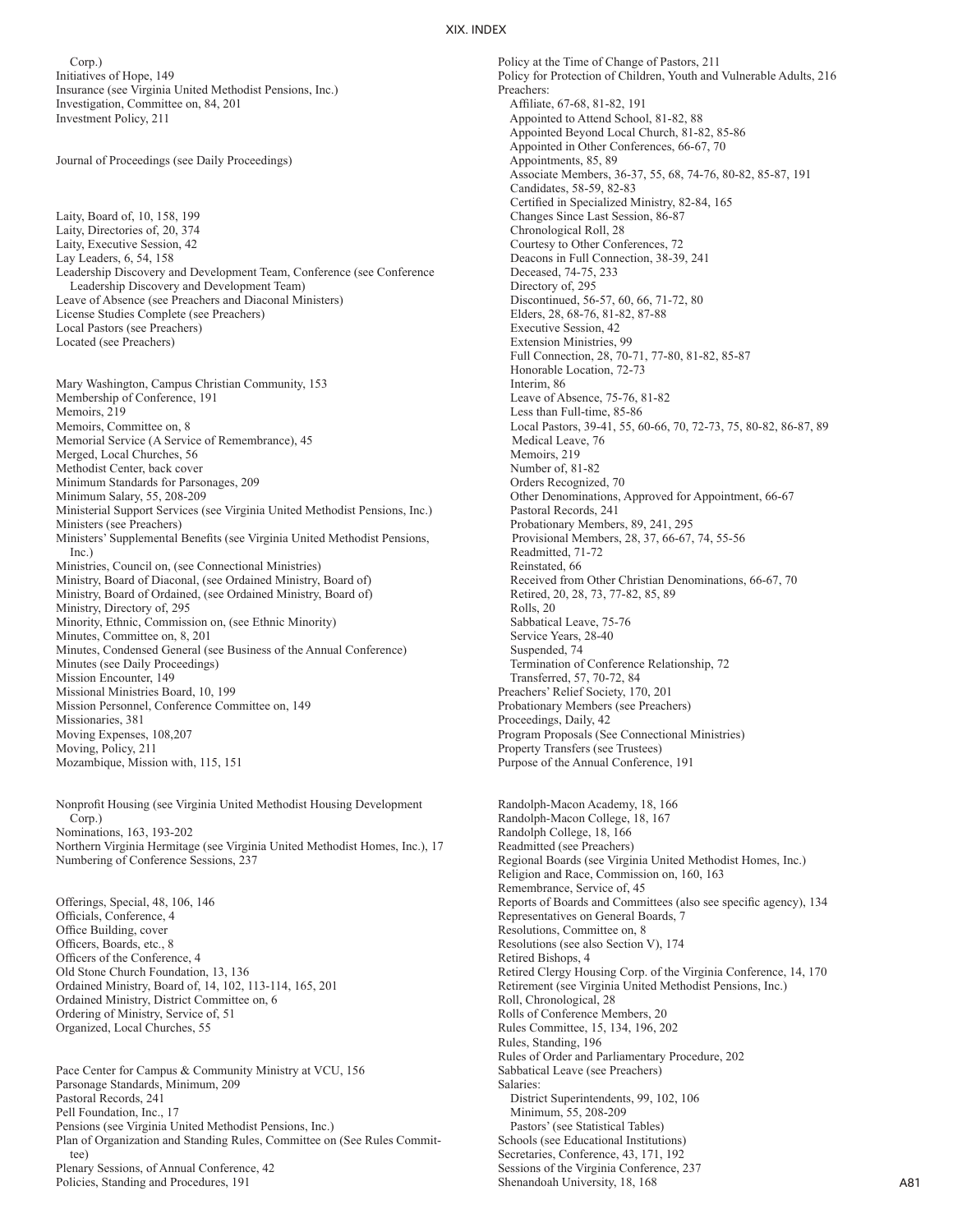#### 2015 JOURNAL OF THE VIRGINIA ANNUAL CONFERENCE

Site Selection, Committee on, 15, 201 Society of St. Andrew, 17, 101, 164, 152, 162 Special Appointments (see Preachers) Special Offerings (see Offerings, Special) Staff, Connectional Ministries, back cover Standing Rules, 191 Statistical Tables, A1 Statistician, 4, 53, 193, A1 Status and Role of Women, Commission on, 15, 160, 164, 201

Task Forces, 201 Tellers, 8, 194, 197 Treasurer, Conference, 4, 53, 102, 110, 112-115, 193, A1 Trustees, Conference (see under specific agency)

United Methodist Center, Virginia, back cover United Methodist Campus Ministries (see Campus Ministry, Division of) UMCOR Specials, 47, 151, A85 UMFS (United Methodist Family Services) of Virginia, 16, 47, 106, 110 United Methodist Foundation of the Virginia Conference Inc., 12, 164, 172, 201 United Methodist Home in Roanoke (see Virginia United Methodist Homes, Inc.) United Campus Ministry at Virginia State University, 156 United Methodist Men, 15, 158 United Methodist Women, 15, 158 University of Virginia Wesley Foundation, 19 *Virginia Advocate* (see Virginia United Methodist Communications, Inc.) Virginia Conference Advance Specials, 110, 151 Virginia Council of Churches, 16, 101, 162 Virginia Tech Wesley Foundation, 19, 157

Virginia United Methodist Children's Home (see United Methodist Family Services of Virginia) Virginia United Methodist Communications, Inc., 11, 100, 108, 147, 163, 200 Virginia United Methodist Conference Credit Union, Inc., (see Credit Union), 16, 171 Virginia United Methodist Historical Society, 13, 102, 113, 115, 136, 200 Virginia United Methodist Homes, Inc., 17, 106, 150 Virginia United Methodist Housing Development Corp., 17, 164 Virginia United Methodist Pensions, Inc., and Related Benefits, 14, 137, 172 Virginia Wesleyan College, 19, 164, 169 Voices of Youth, 115 Volunteers in Mission, 149 Voting Rights, 202

Wellness Ministries, 172 Wesley Foundations (see individual institutions) Widows/Widowers of Ministers, Directory of, 377 William & Mary Wesley Foundation, 19, 156 William Watters Foundation, 13, 136 World Service and Conference Benevolences (see Finance and Administration), 101, 103-105, 110

Young Adult Council, 9, 148 Youth, 9-10, 148, 216 Youth Council, 10 Youth Service Fund, 115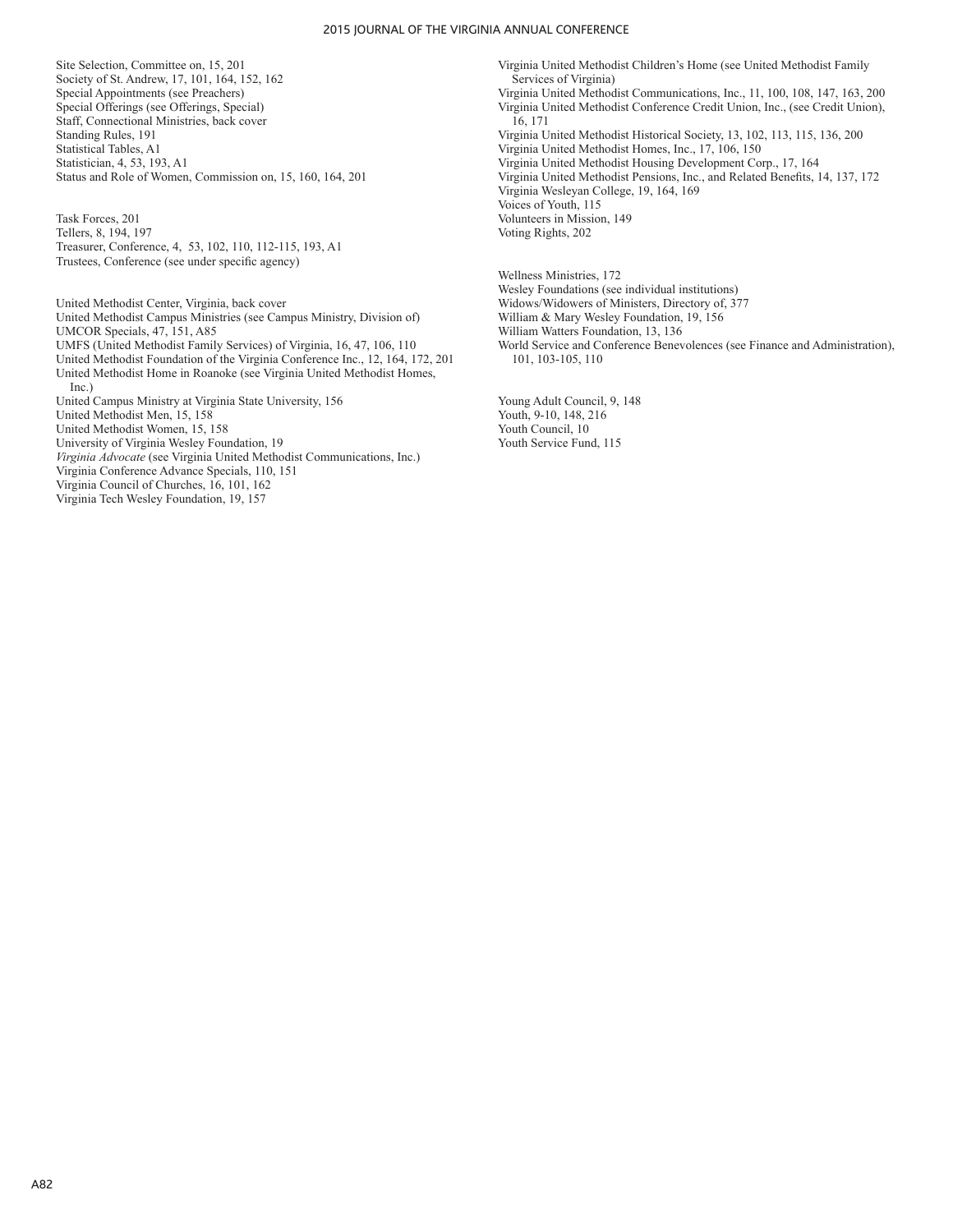# **CONFERENCE-RELATED AGENCIES AND INSTITUTIONS**

| Retired Clergy Housing Corp.            | Dr. Thomas L. Coffman, Executive Secretary<br>4837 Village Lake Dr., Richmond, VA 23234<br>804/271-7219; FAX 804/271-4558; e-mail nlctlc@verizon.net  |
|-----------------------------------------|-------------------------------------------------------------------------------------------------------------------------------------------------------|
| UMFS (United Methodist Family Services) | Greg Peters, Executive Director                                                                                                                       |
| Richmond Office                         | 3900 W. Broad St., Richmond, VA 23230<br>804/353-4461; FAX 804/355-2334; e-mail richmond@umfs.org                                                     |
| Farmville Office                        | 212 High St., Farmville, VA 23901<br>434/391-9076; FAX 434/391-9077; e-mail farmville@umfs.org                                                        |
| Fredericksburg Office                   | 305 Charlotte St., Fredericksburg, VA 22401<br>540/898-1773; FAX 540/898-5523; e-mail fredericksburg@umfs.org                                         |
| Harrisonburg Office                     | 205 South Main St., Harrisonburg, VA 22801<br>540/564-0046; FAX 540/438-8467                                                                          |
| Leland House                            | 13525 Leland Rd., Centreville, VA 20120<br>703/222-3558; FAX 703/803-7130; e-mail leland@umfs.org                                                     |
| Lynchburg Office                        | 2420 Memorial Ave., Lynchburg, VA 24502<br>434/942-2604; FAX 434-846-3535; e-mail lynchburg@umfs.org                                                  |
| Northern Virginia Office                | 6335 Little River Tnpk., Alexandria, VA 22312<br>703/941-9008; FAX 703/750-0621; e-mail nova@umfs.org                                                 |
| South Central Office                    | LaCrosse Conference Ctr., Room 8, 100 N. Carter St., LaCrosse, VA 23950<br>434/757-1065; FAX 434/757-1063; e-mail lacrosse@umfs.org                   |
| Tidewater Office                        | 815 Baker Rd., Suite 201, Virginia Beach, VA 23462<br>757/490-9791; FAX 757/490-8324; e-mail tidewater@umfs.org                                       |
| Virginia United Methodist Homes, Inc.   | Christopher P. Henderson, President/CEO,<br>e-mail chenderson@vumh.org                                                                                |
|                                         | 7113 Three Chopt Rd., Suite 300, Richmond, VA 23226-3643<br>804/474-8700; or 1-888-673-1031; FAX 804/474-8723                                         |
| Chief Financial Officer                 | Kevin L. Salminen, e-mail ksalminen@vumh.org<br>7113 Three Chopt Rd., Suite 300, Richmond, VA 23226-3643<br>804/474-8707                              |
| Hermitage on the Eastern Shore          | Michael W. Kearney, Executive Director<br>23610 North St., Onancock, VA 23417                                                                         |
| Hermitage in Northern Virginia          | 757/789-7500; FAX 757/789-7521; e-mail mkearney@vumh.org<br>E. Lynn Watkins, Executive Director                                                       |
|                                         | 5000 Fairbanks Ave., Alexandria, VA 22311<br>703/797-3810; FAX 703/820-1816; e-mail lwatkins@vumh.org                                                 |
| The Hermitage in Richmond               | Gale A. Knox, Executive Director<br>1600 Westwood Ave., Richmond, VA 23227<br>804/474-1810; FAX 804/358-0854; e-mail gknox@vumh.org                   |
| Lydia H. Roper Home, Norfolk            | Beverly Bobo, Administrator<br>127 E. 40th St., Norfolk, VA 23504                                                                                     |
| Roanoke United Methodist Home           | 757/622-6979; FAX 757/625-7205; e-mail bbobo@vumh.org<br>Elaine H. Lavinder, Executive Director<br>1009 Old Country Club Rd. NW, Roanoke, VA 24017    |
| The Hermitage at Cedarfield             | 540/767-6800; FAX 540/767-6830; e-mail elavinder@vumh.org<br>Nancy Brechtelsbauer, Executive Director<br>2300 Cedarfield Parkway, Richmond, VA 23233  |
|                                         | 804/474-8800; FAX 804/968-5541<br>e-mail nbrechtelsbauer@vumh.org                                                                                     |
| WindsorMeade of Williamsburg            | Marilyn M. Gladding, Executive Director<br>3900 Windsor Hall Dr., Williamsburg, VA 23188<br>757/941-3600; FAX 757/941-3611; e-mail mgladding@vumh.org |
|                                         |                                                                                                                                                       |

#### **SCHOOLS**

| Associate of Educational Institutions   | Rev. John B. Peters                                                         |
|-----------------------------------------|-----------------------------------------------------------------------------|
|                                         | 10330 Staples Mill Rd., Glen Allen, VA 23056                                |
|                                         | 804/521-1146; e-mail JohnPeters@vaumc.org                                   |
| Candler School of Theology, Emory Univ. | 1531 Dickey Dr., Atlanta, GA 30322-1003                                     |
|                                         | 404/727-6322                                                                |
| The Divinity School, Duke University    | 407 Chapel Dr., Durham, NC 27708-0968                                       |
|                                         | 919/660-3400                                                                |
| Ferrum College                          | Dr. Jennifer Braaten, President                                             |
|                                         | 215 Ferrum Mountain Rd., Ferrum, VA 24088                                   |
|                                         | 540/365-4202                                                                |
| Gammon Theological Seminary             | 653 Beckwith St. SW, Atlanta, GA 30314                                      |
|                                         | 404/581-0302                                                                |
| Randolph-Macon Academy                  | Maj. Gen. Maury Forsyth (USAF Ret.), President; Rev. Lem Pearsall, Chaplain |
|                                         | 200 West 3rd St., Front Royal, VA 22630-2692                                |
|                                         | 540/636-5201 or 1-800/272-1172                                              |
| Randolph-Macon College                  | Dr. Robert R. Lindgren, President; Rev. Darrell Headrick, Chaplain          |
|                                         | Ashland, VA 23005                                                           |
|                                         | 804/752-7213 Library: 804/752-4718                                          |
|                                         |                                                                             |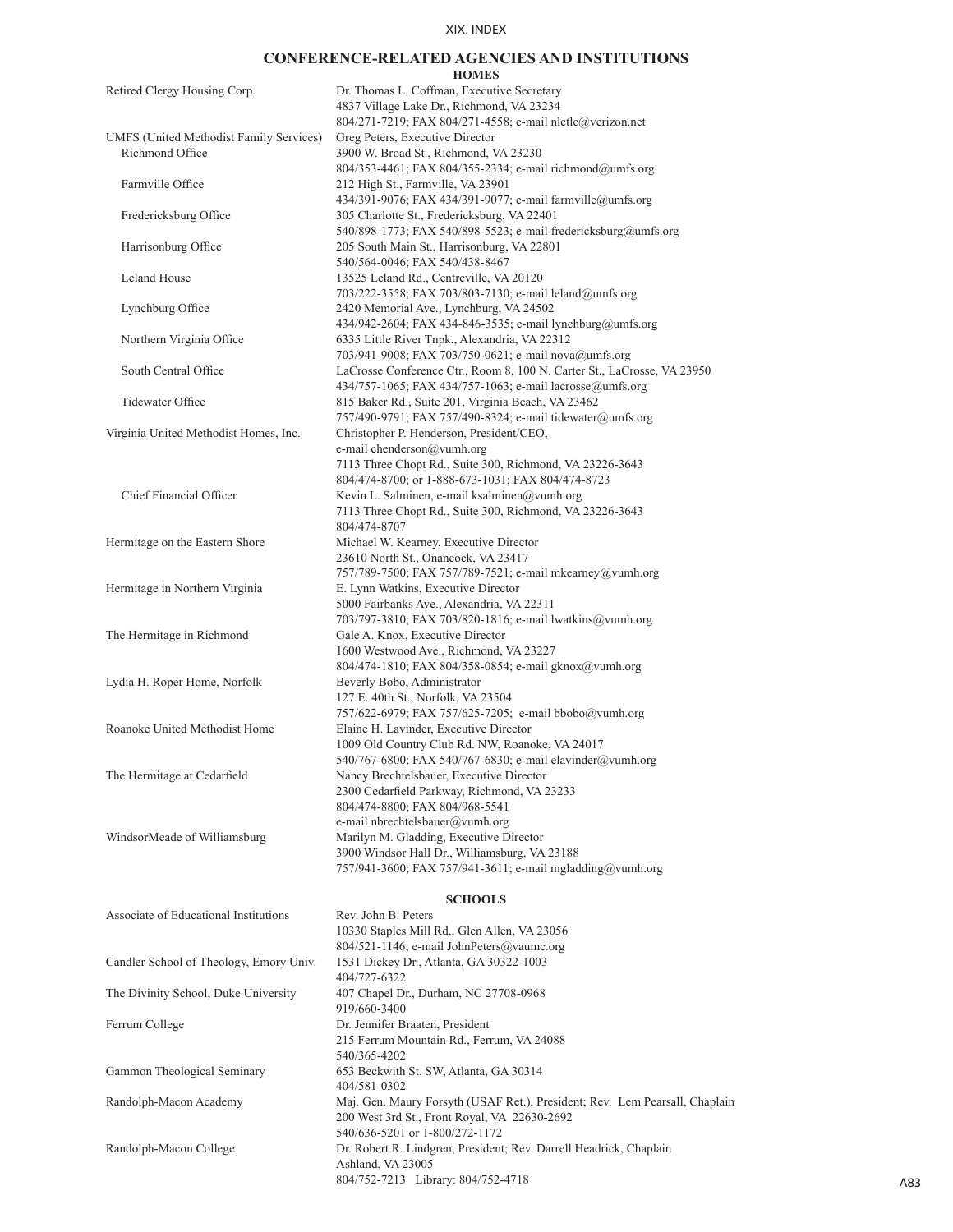## 2015 JOURNAL OF THE VIRGINIA ANNUAL CONFERENCE

| Randolph College                                                     | Dr. Bradley Bateman, President; Rev. Jennifer Vestal Moore, Chaplain<br>Lynchburg, VA 24503                                                                             |
|----------------------------------------------------------------------|-------------------------------------------------------------------------------------------------------------------------------------------------------------------------|
|                                                                      | 804/947-8140                                                                                                                                                            |
| Samuel D. Proctor School of Theology at<br>Virginia Union University | Dr. John Kinney, Dean<br>1500 North Lombardy St., Richmond, VA 23220-1711<br>804/257-5715                                                                               |
| Shenandoah University                                                | Dr. Tracy Fitzsimmons, President; Rev. Dr. Justin Allen, Dean of Spiritual Life<br>1460 University Dr., Winchester, VA 22601-5195<br>540/665-4505                       |
| Union Presbyterian Seminary                                          | Dr. Brian Blount, President<br>3401 Brook Rd., Richmond, VA 23227<br>804/355-0671                                                                                       |
| Virginia Wesleyan College                                            | Dr. William T. Greer Jr., President; Rev. Greg West, Chaplain<br>Wesleyan Dr., Norfolk, VA 23502<br>757/455-3215                                                        |
| Wesley Theological Seminary                                          | Dr. David McAllister-Wilson, President<br>4500 Massachusetts Ave. NW, Washington, DC 20016<br>202/885-8600                                                              |
|                                                                      | <b>CAMPUS MINISTRIES AND WESLEY FOUNDATIONS</b>                                                                                                                         |
| Virginia Conference office                                           | P.O. Box 5606, Glen Allen, VA 23058<br>804/521-1100, ext. 136; e-mail DerrickParson@vaumc.org                                                                           |
| Virginia Tech                                                        | Rev. Brent-Ashton Gresham, Campus Minister<br>P.O. Box 458, Blacksburg, VA 24063                                                                                        |
| University of Virginia                                               | 540/552-2827; FAX 540/552-7965; e-mail wesfound@vt.edu<br>Rev. Deborah Lewis, Campus Minister<br>1908 Lewis Mountain Rd., Charlottesville, VA 22903                     |
| Christopher Newport                                                  | 434/977-6500; FAX 434/977-6500; e-mail deborah@wesleyuva.org<br>Rev. Suzy Cothan, Campus Minister<br>50 Shoe Lane, Newport News, VA 23606                               |
| Community College Ministries (Roanoke)                               | 757/595-7604; FAX 757/594-7639<br>Rev. Stephen Darr, Director<br>209 Otey St., Blacksburg, VA 24060-7426<br>540/953-3904; FAX 540/953-0300; e-mail sdarr@compuserve.com |
| Longwood College/Hampden Sydney                                      | Rev. Richard Meiser, Director<br>204 High St., Farmville, VA 23901<br>434/392-8089; e-mail farmvillewesley@earthlink.net                                                |
| James Madison University                                             | Rev. Amanda Garber, Campus Minister<br>690 S. Mason St., Harrisonburg, VA 22801<br>540/434-3490; e-mail AMG1SLP@aol.com                                                 |
| Tidewater Wesley Foundation                                          | Rev. John B. Haynes Jr., Campus Minister<br>1338 W. 49th St., Norfolk, VA 23508<br>757/440-1424; FAX 757/440-5242; e-mail jberryhaynes@yahoo.com                        |
| United College Ministries                                            | Rev. Mark Montgomery, Campus Minister                                                                                                                                   |
| in Northern Virginia                                                 | 8410 Little River Turnpike Annandale, VA 22003                                                                                                                          |
| Norfolk State University                                             | 703/426-1939; e-mail UCMNV@aol.com<br>P.O. Box 2081, Norfolk, VA 23501                                                                                                  |
|                                                                      | 757/533-9578; e-mail Larlaurel@aol.com                                                                                                                                  |
| College of William & Mary                                            | Rev. Max Blalock, Campus Minister<br>526 Jamestown Rd., Williamsburg, VA 23185                                                                                          |
|                                                                      | 757/229-6832; FAX 757/229-1079; e-mail dmhind@wm.edu                                                                                                                    |
| Virginia State University                                            | Rev. Delano Douglas, Campus Minister<br>P.O. Box 9200, Petersburg, VA 23806                                                                                             |
| Mary Washington College                                              | 804/524-5214; FAX 804/524-5214<br>Rev. Robert Azzarito, Director<br>1213 Dandridge St., Fredericksburg, VA 22401; 540/373-9255                                          |
| Virginia Commonwealth University                                     | e-mail azzarit@mwc.edu<br>Rev. James Daniely, Pace Center Director<br>700 W. Franklin St., Richmond, VA 23220; 804/643-5229                                             |
| University of Richmond                                               | e-mail jamesdaniely51@gmail.com<br>Rev. Dan Kim, Campus Minister<br>8800 River Rd., Richmond, VA 23229; 804/740-7061                                                    |
| VMI/Washington & Lee                                                 | Rev. Sarah Payne, Campus Minister<br>147 S. Main St., Lexington, VA 24450; 540/463-4053; e-mail revjimb@gmail.com                                                       |
|                                                                      | <b>CAMPS AND CONFERENCE CENTERS</b>                                                                                                                                     |
| Virginia Conference office                                           | P.O. Box 5606, Glen Allen, VA 23058<br>804/521-1100, ext. 136; e-mail DerrickParson@vaumc.org                                                                           |
| Blackstone Conference and Retreat Center                             | Sam McCracken, Administrator<br>707 Fourth St., Blackstone, VA 23824<br>Office: 434/292-5308; FAX 434/292-1212                                                          |
|                                                                      | e-mail sammccracken@vumac.org                                                                                                                                           |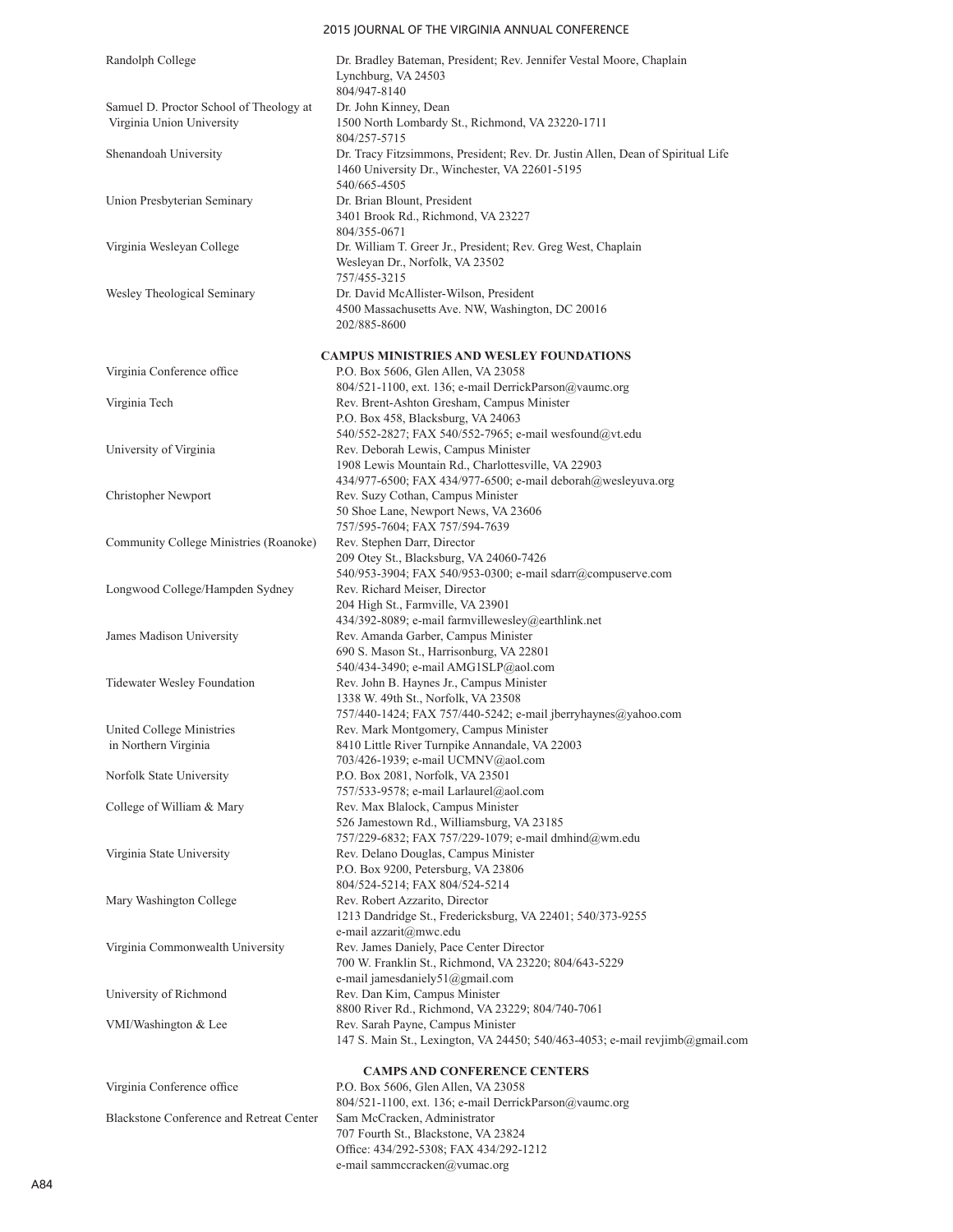| Camp Alta Mons                    | 2842 Crockett Springs Rd., Shawsville, VA 24162                     |
|-----------------------------------|---------------------------------------------------------------------|
|                                   | 540/268-2409                                                        |
| Highroad Camp & Conference Center | Rick Dawson, Director                                               |
|                                   | 21164 Steptoe Hill Road, Middleburg, VA 20117                       |
|                                   | Office 540/687-6262; FAX 540/687-6959; e-mail rick@camphighroad.org |
| Camp Overlook                     | 3014 Camp Overlook Ln., Keezletown, VA 22832                        |
|                                   | 540/269-2267                                                        |
| Occohannock-on-the-Bay            | 9403 Camp Ln., P.O. Box 440, Belle Haven, VA 23306                  |
|                                   | 757/442-7836                                                        |
| Westview on the James             | 1231 West View Rd., Goochland, VA 23063                             |
|                                   | 804/457-4210                                                        |
|                                   |                                                                     |

#### **PUBLICATIONS**

| Virginia United Methodist Advocate | Madeline Pillow, Editor                              |
|------------------------------------|------------------------------------------------------|
|                                    | P.O. Box 5606, Glen Allen, VA 23058                  |
|                                    | 804/521-1113; 1-800-768-6040, Ext. 113               |
|                                    | e-mail Advocate@vaumc.org or NeillCaldwell@vaumc.org |
| Interpreter                        | P.O. Box 320, Nashville, TN 37202-0320               |
|                                    | 615/742-5449                                         |
| New World Outlook                  | 475 Riverside Dr., Room 1476 New York, NY 10115      |
|                                    | 212/870-3765                                         |
| The Upper Room                     | 1908 Grand Ave. P.O. Box 189, Nashville, TN 37202    |
|                                    | 615/340-7000                                         |
|                                    |                                                      |

## **OTHER AGENCIES**

| Address Line (Church & Clergy Addresses)                                      | 1-800-874-3211                                                                               |
|-------------------------------------------------------------------------------|----------------------------------------------------------------------------------------------|
| American Bible Society                                                        | 1865 Broadway, New York, NY 10023                                                            |
|                                                                               | 212/408-1200                                                                                 |
|                                                                               | Cokesbury www.cokesbury.com; 1-800-672-1789 nationwide                                       |
| Discipleship Resources                                                        | 1-800-685-4370                                                                               |
| EcuFilm                                                                       | 1-800-251-4091                                                                               |
| <b>Community Resource Consultants:</b>                                        | Brian Koontz, Richmond/Petersburg Area                                                       |
|                                                                               | bkoontz@cokesbury.com; 804/839-7105                                                          |
|                                                                               | Susan Simmons, Roanoke Area                                                                  |
|                                                                               | ssimmons@cokesbury.com; 540/989-2037                                                         |
|                                                                               | Denise Karau, Washington, DC, Area                                                           |
|                                                                               | dkarau@cokesbury.com; 202/200-8137                                                           |
| GraceInside                                                                   | Rev. J. Randy Myers, Executive Director                                                      |
|                                                                               | 2317 Westwood Ave., Room 103-A, Richmond, VA 23230                                           |
|                                                                               | 804/358-7650; FAX 804/358-7020                                                               |
| <b>Heart Havens</b>                                                           | Jennifer Boyden-Barrett, CEO                                                                 |
|                                                                               | 812 Moorefield Park Dr., Suite 301, Richmond, VA 23236                                       |
|                                                                               | 804/237-6097, ext. 216; toll-free 1-877-442-8368; FAX 804-237-6098                           |
| Henry Fork Service Center                                                     | Lisa Nichols, Director                                                                       |
|                                                                               | P.O. Box 888, Rocky Mount, VA 24151                                                          |
|                                                                               | 540/483-2819                                                                                 |
| InfoServ (United Methodist Information)                                       | 1-800-251-8140                                                                               |
| Industrial & Commercial Ministries                                            | 75 N. Mason St. Suite 204, Harrisonburg, VA 22802-4147                                       |
|                                                                               | 540/432-1919 or 1-800-659-1928; e-mail ICMmin@aol.com                                        |
| Ministerial Family Counseling Program                                         | <b>VIPCare</b>                                                                               |
|                                                                               | 2000 Bremo Rd., Suite #105 Richmond, VA 23226                                                |
|                                                                               | 804/282-8332                                                                                 |
| Red Bird Mission                                                              | HC 69, Box 700, Beverly, KY 40913                                                            |
|                                                                               | 606/598-3155                                                                                 |
| Southeastern Jurisdiction                                                     | P.O. Box 67, Lake Junaluska, NC 28745<br>828/452-2881                                        |
| Society of St. Andrew                                                         | Mike Waldmann, Executive Director                                                            |
|                                                                               | 3383 Sweet Hollow Rd., Big Island, VA 24526                                                  |
|                                                                               | 1-800-333-4597; FAX 804/299-5949                                                             |
| United Methodist UMCOR Hotline                                                | 1-800-841-1235                                                                               |
|                                                                               | Virginia Institute of Pastoral Care (VIPCare) 2000 Bremo Rd., Suite #105, Richmond, VA 23226 |
|                                                                               | 804/282-8332                                                                                 |
| Virginia Council of Churches                                                  | Rev. Jon Barton, General Minister                                                            |
|                                                                               | 1214 W. Graham Rd., Suite #3, Richmond, VA 23220                                             |
|                                                                               | 804/321-3300                                                                                 |
| Virginia United Methodist Credit Union, Inc. Carol Mathis, Executive Director |                                                                                              |
|                                                                               | P.O. Box 9798, Richmond, VA 23228                                                            |
|                                                                               | 10330 Staples Mill Rd., Glen Allen, VA 23060                                                 |
|                                                                               | 1-866-657-0004; 804/672-0200; FAX 804/672-0444                                               |
|                                                                               | Audio Response Center 1-877-213-3013; local 804/213-3013                                     |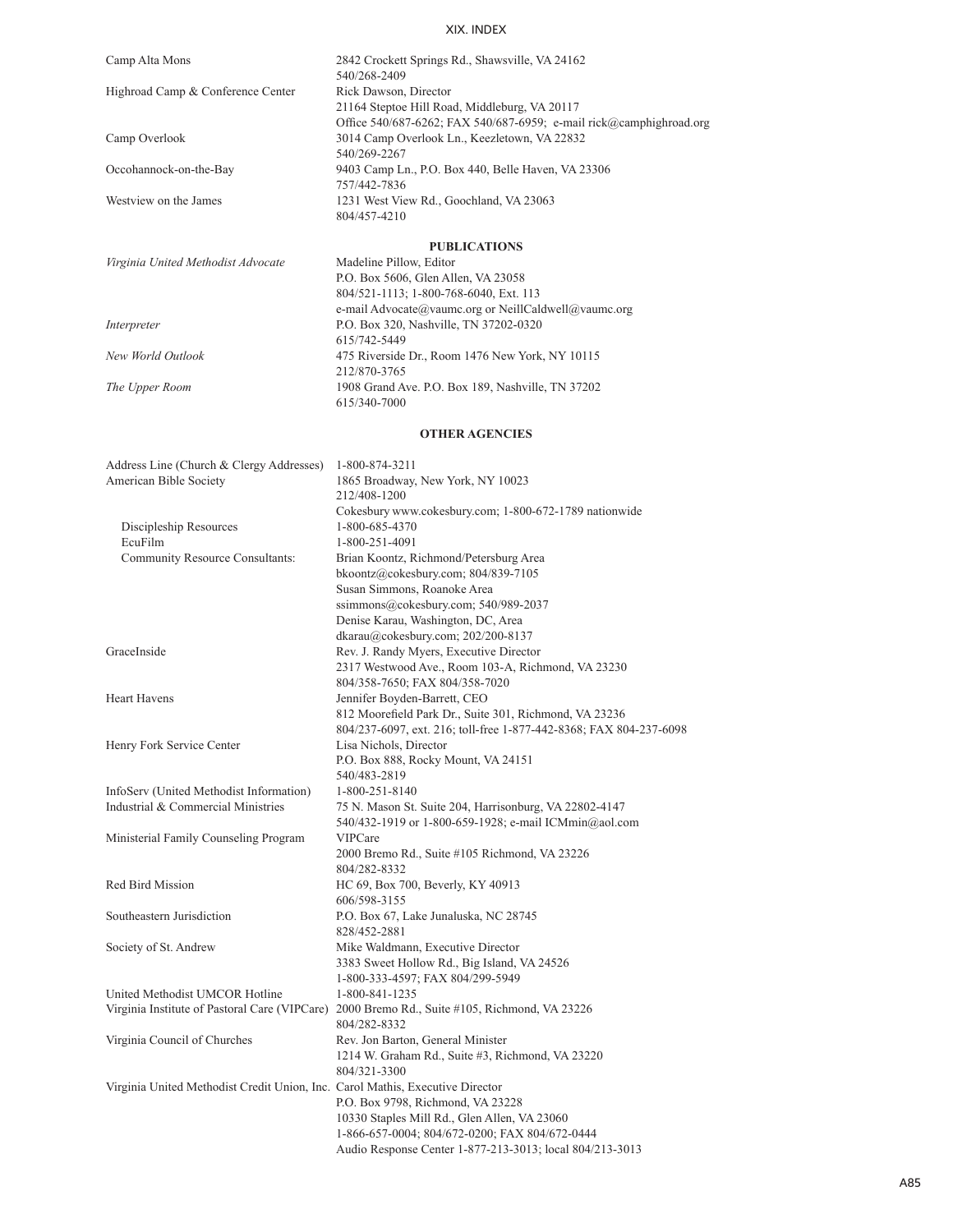## Virginia United Methodist Foundation Dave Thompson, President P.O. Box 5606, Glen Allen VA 23058 10330 Staples Mill Rd., Glen Allen, VA 23060 1-800-768-6040; 804/521-1121 FAX 804/521-1174 Volunteer Emergency Families for Children P.O. Box 35074, Richmond, VA 23235-0074 804/379-7767; FAX 804/379-7933 1-800-756-6167; e-mail centraloffice@vefc.org World Methodist Council P.O. Box 518, Lake Junaluska, NC 28745 828/456-9432; FAX 828/456-9433 **GENERAL AGENCIES OF THE UNITED METHODIST CHURCH** General Commission on Archives Rev. Robert J. Williams, General Secretary and History P.O. Box 127, Madison, NJ 07940 973/408-3189 e-mail gcah@gcah.org General Commission on Communication Rev. Larry Hollon, General Secretary P.O. Box 320, Nashville, TN 37202 615/742-5400 e-mail umcom@umcom.org General Commission on Christian Unity Rev. Dr. Stephen J. Sidorak Jr., General Secretary and Interreligious Concerns 475 Riverside Drive, Room 1300, New York, NY 10115 1-800-653-8936 (toll free); 212/749-3553 e-mail info@gccuic-umc.org United Methodist Publishing House Neil M. Alexander, President/Publisher P.O. Box 801, Nashville, TN 37202-0801 615/749-6000 e-mail communications@umph.com General Commission on Religion and Race Erin Hawkins, General Secretary 100 Maryland Avenue, NE, Ste. 400, Washington, DC 20002 202/547-2271 e-mail news@gcorr.org General Council on Finance Moses Kumar, General Secretary and Administration P.O. Box 340029, Nashville, TN 37203-0029 1-866-367-4232 (toll free); 615/329-3393 e-mail gcfa@gcfa.org General Board of Higher Education Kim Cape, General Secretary and Ministry P.O. Box 340007, Nashville, TN 37203-0007 615/340-7400 General Board of Discipleship Rev. Dr. Timothy L. Bias, General Secretary P.O. Box 340003, Nashville, TN 37203-0003 1-877-899-2780 (toll free); General Commission on Gilbert C. (Gil) Hanke, General Secretary United Methodist Men P.O. Box 340006, Nashville, TN 37203-0006 615/340-7145 e-mail gcumm@gcumm.org<br>General Board of Global Ministries Thomas Kemper, General Se Thomas Kemper, General Secretary 475 Riverside Drive, New York, NY 10115 1-800-862-4246 e-mail info@gbgm-umc.org General Board of Pension and Barbara Boigegrain, General Secretary<br>
Health Benefits 1901 Chestnut Avenue. Glenview. IL 6 1901 Chestnut Avenue, Glenview, IL 60025-1604 1-800-851-2201; 847/869-4550 General Board of Church and Society Rev. Dr. Susan Henry Crowe, General Secretary 100 Maryland Ave., N.E., Washington, DC 20002 202-488-5600 e-mail gbcs@umc-gbcs.org General Commission on Status Dawn Higgins Ware, General Secretary and Role of Women 77 W. Washington, Suite 1009, Chicago, IL 60602 1-800-523-8390 (toll free); 312/346-4900 e-mail gcsrw@gcsrw.org

2015 JOURNAL OF THE VIRGINIA ANNUAL CONFERENCE

#### A86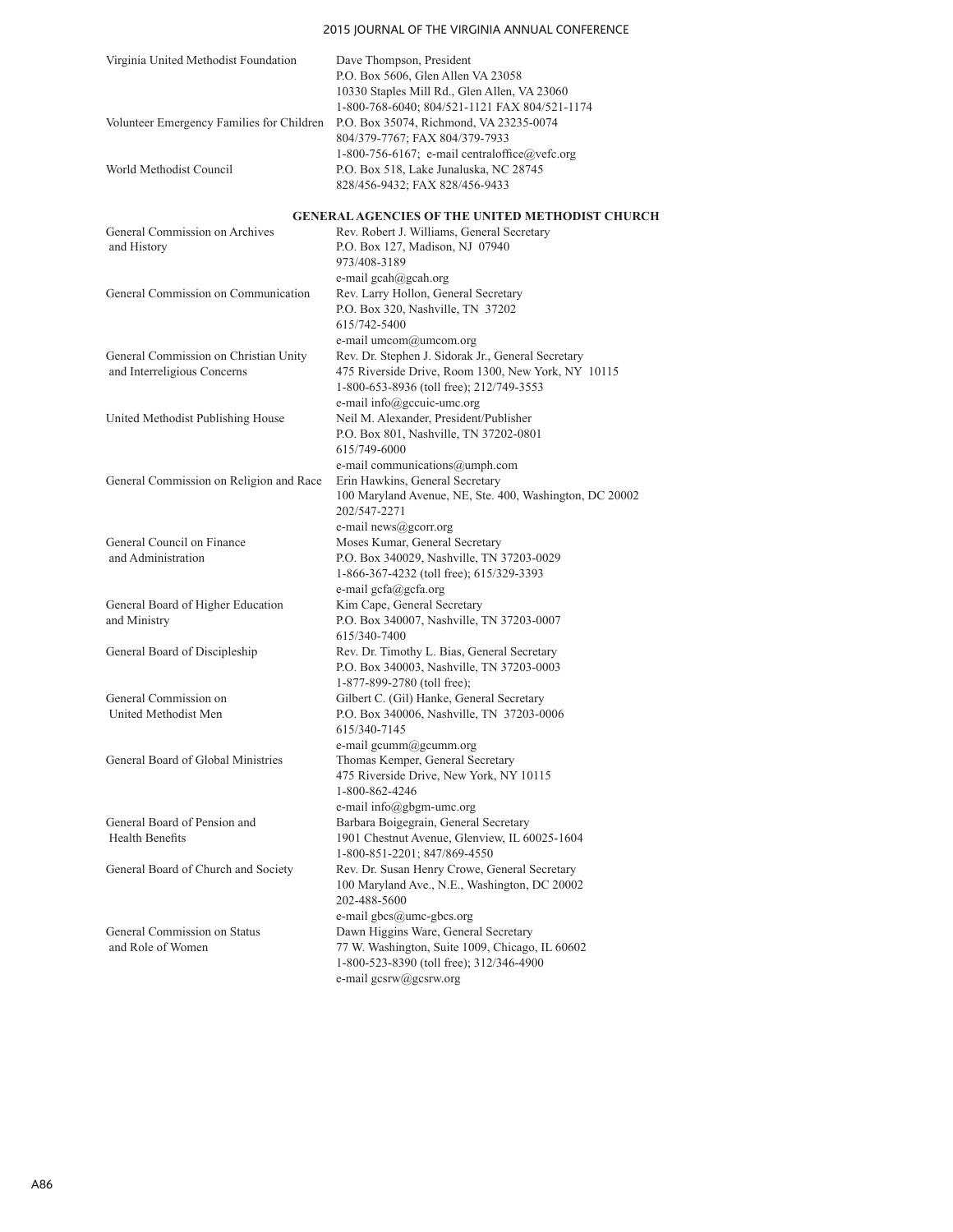# **XX. APPENDIX**

## GLOSSARY OF ACRONYMS AND ABBREVIATIONS

| А                         | Alexandria District                                                                                  |
|---------------------------|------------------------------------------------------------------------------------------------------|
| AC                        | Annual Conference                                                                                    |
| ACA                       | Affordable Care Act (federal law)                                                                    |
| Ad                        | Ashland District (prior to 2011)                                                                     |
| AEI<br>AF                 | Association of Educational Institutions<br>Affiliate Member of Conference                            |
| AM                        | Associate Member of Conference                                                                       |
| AMnn                      | Year received as Associate Member (of Virginia Conference)                                           |
| APRO                      | Accumulated Post-Retirement Obligation                                                               |
| Ar                        | Arlington District                                                                                   |
| <b>ARMS</b>               | Association of Retired Ministers and Spouses, Widows and Widowers                                    |
| <b>BHEM</b>               | Conference Board of Higher Education                                                                 |
| BOD.                      | United Methodist Book of Discipline                                                                  |
| <b>BOM</b>                | Board of Ordained Ministry of Virginia Conference                                                    |
| B-W                       | Baltimore-Washington Conference (of the denom.)                                                      |
| C                         | Charlottesville District                                                                             |
| C:                        | Cell phone                                                                                           |
| Cabinet                   | Bishop's advisory group of all district superintendents                                              |
| CAC                       | Conference Average Compensation                                                                      |
| CAS                       | Conference Average Salary                                                                            |
| CASA                      | Care Assurance System for the Aging and Homebound                                                    |
| <b>CBFP</b>               | Comprehensive Benefit Funding Plan                                                                   |
| <b>CCC</b>                | Campus Christian Community (ecumenical)                                                              |
| <b>CCE</b>                | Center for Clergy Excellence                                                                         |
| <b>CCM</b>                | <b>Community College Ministries</b>                                                                  |
| <b>CCMP</b>               | (Conference) Committee on Mission Personnel                                                          |
| <b>CDT</b>                | Church Development Team                                                                              |
| CEF                       | Church Extension and Development Fund                                                                |
|                           | CEMCA Commission on Ethic Minority Concerns and Advocacy<br>Council on Finance and Administration of |
| <b>CFA</b><br><b>CHAD</b> |                                                                                                      |
| <b>CHP</b>                | Community Health and Agricultural Development<br>Clergy Health Plan; Conference Health Plan          |
| <b>CLC</b>                | Camp Loud and Clear                                                                                  |
| <b>CLDT</b>               | Conference Leadership Discovery and Development Team                                                 |
| <b>CNU</b>                | Christopher Newport University                                                                       |
| <b>COD</b>                | Commission on Disabilities                                                                           |
| Conf.                     | Conference                                                                                           |
|                           | Co-Opted Not appointed but regularly attending member of a conference com-                           |
| mittee                    |                                                                                                      |
| $\cos$                    | Course of Study (for local pastors)                                                                  |
|                           | COSROW Commission on the Status and Role of Women                                                    |
| CP.                       | Certified Professional                                                                               |
| <b>CPI</b>                | Consumer Price Index                                                                                 |
| <b>CPP</b>                | Comprehensive Pension Plan (of the denomination); Comprehensive                                      |
| Protection Plan           |                                                                                                      |
| <b>CRC</b>                | Community Resource Center                                                                            |
|                           | CRSP-DB Clergy Retirement Security Program - Defined Benefit (of the                                 |
| denom.)                   |                                                                                                      |
|                           | CRSP-DC Clergy Retirement Security Program - Defined Contribution (of the                            |
| denom.)                   |                                                                                                      |
| <b>CRY</b>                | Community Revitalization by Youth                                                                    |
| <b>CUIC</b><br>D          | Christian Unity and Inter-Religious Concerns<br>Danville District                                    |
| D.D.                      | Doctor of Divinity                                                                                   |
| <b>DAC</b>                | Denominational Average Compensation                                                                  |
| <b>DBSM</b>               | Defined Benefit Service Money                                                                        |
| Dec.                      | Decrease                                                                                             |
| DM                        | Diaconal Minister of Conference                                                                      |
| Dnn                       | Year received as Probationary Deacon (of the Virginia Conference)                                    |
| DOC                       | Virginia Department of Corrections                                                                   |
| DR                        | Retired Diaconal Minister of Conference                                                              |
| DS                        | District Superintendent (formerly, Presiding Elder)                                                  |
| Е                         | Eastern Short District (also, ES)                                                                    |
| EFT                       | Electronic Funds Transfer                                                                            |
| E-M                       | Electronic Mail (E-Mail)                                                                             |
| <b>EMS</b>                | Every Man's Shares; perhaps also, Eastern Mennonite University                                       |
| (EMU) Seminary            |                                                                                                      |
| Enn                       | Year ordained Elder (of the Virginia Conference)                                                     |

|                    | Minister Recognize from another denomination serving UM probation                         |
|--------------------|-------------------------------------------------------------------------------------------|
| EPRO               | <b>Expected Post-Retirement Obligation</b>                                                |
| ER                 | Elizabeth River District                                                                  |
| ES.                | Eastern Short District (also, E)                                                          |
| ESL                | English as a Second Language                                                              |
| EVC                | <b>Equipping Vital Congregations</b>                                                      |
| F                  | Farmville District                                                                        |
| <b>FAX</b>         | Facsimile                                                                                 |
| FD                 | Deacon in Full Connection of Conference                                                   |
| Fd                 | Fredericksburg District                                                                   |
| FE                 | Elder in Full Connection (of Virginia Conference                                          |
| FL                 | Full-time Local Pastor (of Virginia Conference)                                           |
| Fnn                | Year received into Full Connection (of Virginia Conference)                               |
| <b>FTE</b>         | Full-Time Employee                                                                        |
| <b>GBCS</b>        | General Board of Church and Society                                                       |
| GBGM               | General Board of Global Missions                                                          |
| GBHE               | General Board of Higher Education                                                         |
| GBOD               | General Board of Discipleship                                                             |
|                    | GBOPHB General Board of Pension & Health Benefits                                         |
|                    | GBPHB General Board of Pension & Health Benefits                                          |
| GCAH               | General Commission on Archives and History                                                |
| GCFA               | General Conference on Finance and Administration                                          |
| GCRR               | General Commission on Religion and Race                                                   |
|                    | <b>GCUMM General Commission of United Methodist Men</b>                                   |
| Н                  | Harrisonburg District                                                                     |
| Н:                 | Home Telephone                                                                            |
| HL                 | Honorable Location (also, Hon Loc)                                                        |
| HLR.               | Honorable Location Retired                                                                |
| <b>HMO</b>         | Health Maintenance Organization                                                           |
|                    | Hon Loc Honorable Location (also, HL)                                                     |
| <b>HRCC</b>        | Hampton Roads Convention Center                                                           |
| <b>ICM</b>         | Industrial & Commercial Ministries (chaplains)                                            |
| In Sch             | In School                                                                                 |
| Inc.               | Increase                                                                                  |
| ЮH                 | Initiatives of Hope (e.g., Mozambique, Brazil, Cambodia)                                  |
| JMU                | James Madison University                                                                  |
| JR                 | James River District                                                                      |
| L                  | Lynchburg District                                                                        |
|                    |                                                                                           |
|                    | LARCUM Lutherans, Anglicans, Roman Catholics, and United Methodists                       |
| LM                 | Certified Lay Minister (assigned by district superintendent)                              |
| Lv Abs             | Leave of Absence                                                                          |
| M.Div.             | Master of Divinity                                                                        |
| Med Lv             | (Clergy) Medical Leave                                                                    |
| МIТ                | Mission Interpretation Team                                                               |
| MOD                | Minister, of anther denomination, serving an Ecumenical Parish                            |
| MPP                | Ministerial Pension Plan (of the denomination)                                            |
| MWC                | Mary Washington College                                                                   |
| Ν                  | Norfolk District (prior to 2011)                                                          |
| NAHO               | National Anti-Hunger Organizations)                                                       |
| NC/VA              | North Carolina-Virginia Conference (Central Jurisdiction)                                 |
| NOVA<br><b>NSU</b> | Northern Virginia<br>Norfolk State University                                             |
| O:                 | Office phone                                                                              |
| <b>OA</b>          |                                                                                           |
| OAC                | Associate Member, other Annual conference<br>Older Adult Council (of Virginia Conference) |
| OBCF               | Old Brunswick Circuit Foundation                                                          |
| OD                 | Deacon Member, other Annual conference or Other denomination                              |
| ODU                | Old Dominion University                                                                   |
| ОE                 | Elder Member of other annual conference or Methodist denomination                         |
| OF                 | Full Member, other denomination                                                           |
| <b>OOP</b>         | Out of Pocket (expenses)                                                                  |
| ОP                 | Provisional Member, On Loan                                                               |
| OR                 | Retired FE, Other Conference                                                              |
|                    | PAUMCS Professional Association of United Methodist Church Secretaries                    |
| PC                 | Preacher-in-Charge (now, Senior Pastor)                                                   |
| Pct                | Per cent                                                                                  |
| PD                 | Provisional Deacon of Conference                                                          |
| PE                 | Provisional Elder of Conference; formerly, Presiding Elder (now                           |
| PL                 | District Superintendent)<br>Part-time Local Pastor of Conference                          |